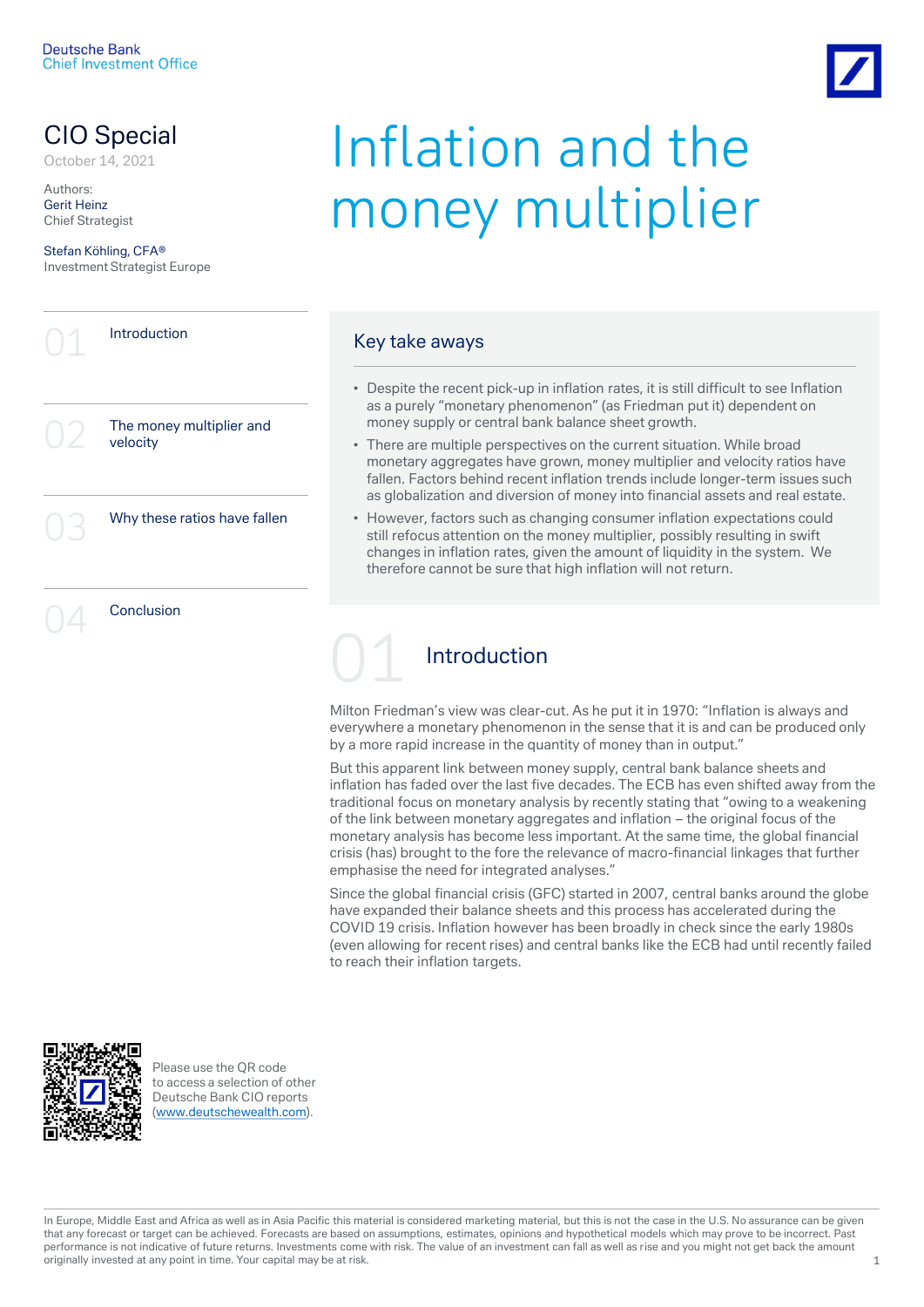

## The money multiplier and velocity

Broad money aggregates growth in developed markets has risen recently, as shown in Figures 1 and 2.

However, there are different ways of looking at this. Broad monetary aggregates may have grown, but other monetary measures have done the reverse.

The money multiplier for the U.S. (i.e. the ratio between broad money and the monetary base) collapsed during the GFC from around 12 (where it had been relatively stable for the previous ten years) to below 10 and then decreased continuously to levels of around 6 until the onset of the COVID-19 crisis when it dropped below 4. The velocity of money (i.e. nominal GDP/broad money) has also decreased significantly from levels around 1.5 in 2000 to around 1.0 before the onset of COVID-19 and has decreased by another 20% since then.

Even before the current crisis, it was therefore evident that broader money aggregates were rising at a lower pace than base money (i.e. central bank balance sheets). The money multiplier – the extent to which central banks can drive commercial bank loans – had already decreased. But the reasons for this may not relate directly to money.



## Why these ratios have fallen

The process of trade itself may have contributed to this collapse in the money multiplier and the velocity of money. Over the last few decades, there has also been a strong disinflationary force in play called globalization. Access to cheap labour has allowed prices for many goods to decrease, via shifts in production. Some of these globalization effects may now be reducing, but there are other reasons why the money multiplier has decreased.

Consider the four transmission channels for expansionary monetary policy i.e. savings, credit, wealth and exchange rates. The first two of these are the most important ones in this context. Precautionary savings and weaker bank lending because of private deleveraging and risk aversion (by both consumers and banks, the latter due to regulation) have pushed down the money multiplier. For example, credit growth to the private sector in the Eurozone was around 12% YoY before the GFC but has decreased to single digit levels since then. In other words, increases in the central bank monetary base have not been proportionally transmitted into broader money aggregates. For inflation to happen, base money produced by central banks needs to be multiplied in the banking system and



Figure 1: Eurozone M3 and core inflation

Source: Haver, DWS. Data as of October 11, 2021.

In Europe, Middle East and Africa as well as in Asia Pacific this material is considered marketing material, but this is not the case in the U.S. No assurance can be given that any forecast or target can be achieved. Forecasts are based on assumptions, estimates, opinions and hypothetical models which may prove to be incorrect. Past performance is not indicative of future returns. Investments come with risk. The value of an investment can fall as well as rise and you might not get back the amount originally invested at any point in time. Your capital may be at risk. 2008. 2012 12:30 AM ST 2008 2012 12:30 AM ST 2008 2012 12:30 AM ST 2008 2012 12:30 AM ST 2012 12:30 AM ST 2012 12:30 AM ST 2012 12:30 AM ST 2012 12:30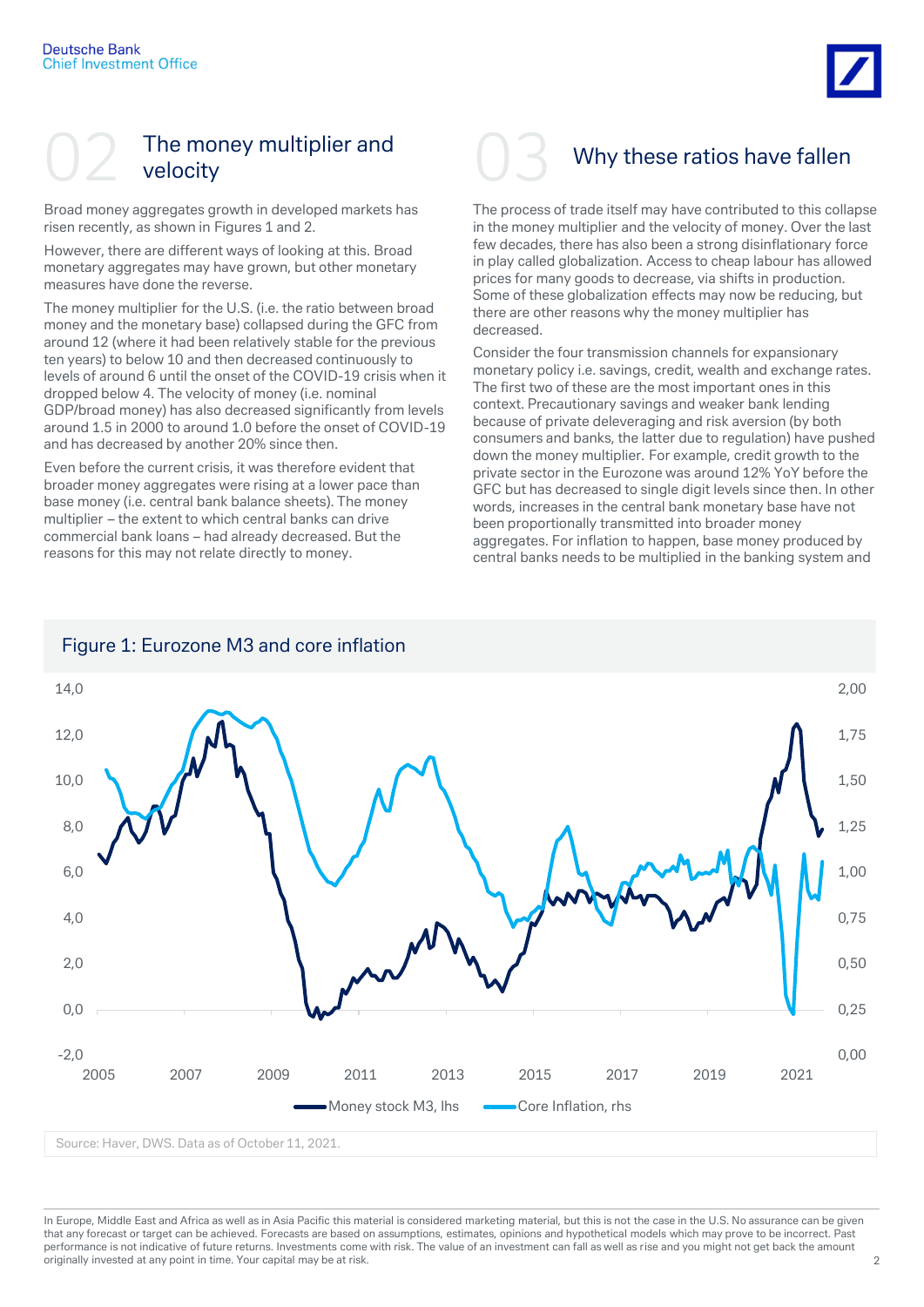be used for real consumption. Monetary theory calls this the quantity equation, linking money supply and velocity of money with the price level and real value of transactions. As has been shown, however, economic reality is less precise than economic theory and this has been challenged by some economists.

What is also observable is that banks are also not running short of liquidity – in fact they are drowning in it. In normal times a bank running short of reserves to meet its clients' demand for credit or savings withdrawal could exchange other assets for central bank reserves, so commercial banks themselves have an influence on central bank balance sheets. In times of quantitative easing (as now) the central bank itself determines its balance sheet, but the transmission channel is distorted.

Another reason why inflation has not risen so much as monetary aggregate growth might suggest could be that an increasing amount of money is not used in the so-called real economy but is invested in financial assets or real estate, where we have seen strong price increases since the early 1980s. In this assessment, consumer price inflation data (which focuses on the price of goods and services, not assets) can therefore be seen as an incomplete measurement of money devaluation.

In general, historical evidence shows that there is little correlation between money growth and inflation. In fact, rather counterintuitively, accelerating money growth can even, at the margin, be linked to declining inflation. A reason for this may be that periods of strong money growth happen during economic crises, with the aim of stimulating the economy but when demand may be limited versus the supply of goods and services.

Going back to Milton Friedman's quote, the link between monetary policy and inflation may be true on a very long timehorizon or when inflation has started accelerating to high levels already, and as a consequence the velocity of money is already increasing rapidly.



Inflation always needs to be considered in context. In the current situation, a lower money multiplier seems to have contributed to low inflation over recent years. Nevertheless, there is a common misperception that higher base money leads necessarily directly to higher inflation. For this to happen broader money aggregates need to rise as well, which has not happened at the same pace for reasons laid out above.

In fact, to understand inflation, it may be necessary to go back even further in time and move from such a "monetarist approach" to more structural (one might almost say "Keynesian") considerations. Potential growth (growth achievable over the medium term without generating excess inflation) appears to have been on the decline for years. Many explanations for slower trend growth focus on changing working-age populations, ageing societies and technological progress. Real economic growth of course deviates from potential growth to the up and downside over the economic cycle. In upswings strong demand may lead to a temporary deviation from longer-term inflation trends to the upside and vice versa. Some of these factors – demographic changes, technological progress and globalization – are also out of control of central banks. Hence the increase of central bank balance sheets and low yields could be seen as inappropriate means for an unrealistic goal.

However, as we said, context always matters and such a "monetarist" approach to understanding inflation may still be useful. An increase in the money multiplier if consumer perceptions around price stability change could still result in swift changes of inflation rates, given the high levels of liquidity in the system, and be difficult to control. So, while the money multiplier may have fallen, we cannot be sure that higher inflation will not return. Could this be Milton Friedman 2.0?



## Figure 2: U.S. M2 and CPI

In Europe, Middle East and Africa as well as in Asia Pacific this material is considered marketing material, but this is not the case in the U.S. No assurance can be given that any forecast or target can be achieved. Forecasts are based on assumptions, estimates, opinions and hypothetical models which may prove to be incorrect. Past performance is not indicative of future returns. Investments come with risk. The value of an investment can fall as well as rise and you might not get back the amount originally invested at any point in time. Your capital may be at risk. 33 AMS AND THE RESERVE TO A RESERVE THE RESERVE TO A RESERVE THE RESERVE TO A RESERVE THE RESERVE TO A RESERVE THE RESERVE TO A RESERVE THE RESERVE TO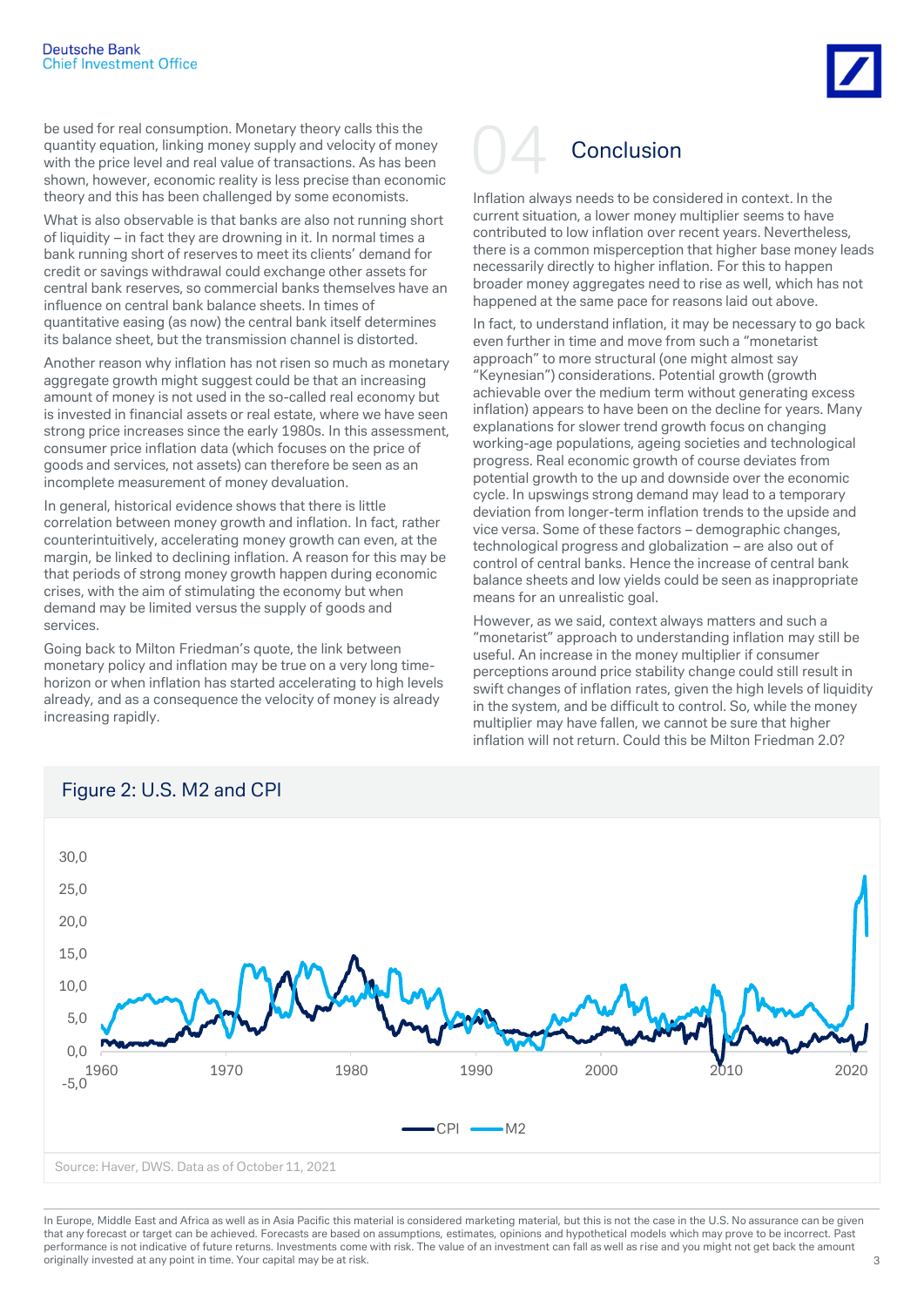

Figure 3: M2/M1 ratios





In Europe, Middle East and Africa as well as in Asia Pacific this material is considered marketing material, but this is not the case in the U.S. No assurance can be given that any forecast or target can be achieved. Forecasts are based on assumptions, estimates, opinions and hypothetical models which may prove to be incorrect. Past performance is not indicative of future returns. Investments come with risk. The value of an investment can fall as well as rise and you might not get back the amount originally invested at any point in time. Your capital may be at risk. 4 and 2008 and 2008 and 2008 and 2008 and 2008 and 2008 and 2008 and 2008 and 2008 and 2008 and 2008 and 2008 and 2008 and 2008 and 2008 and 2008 and 2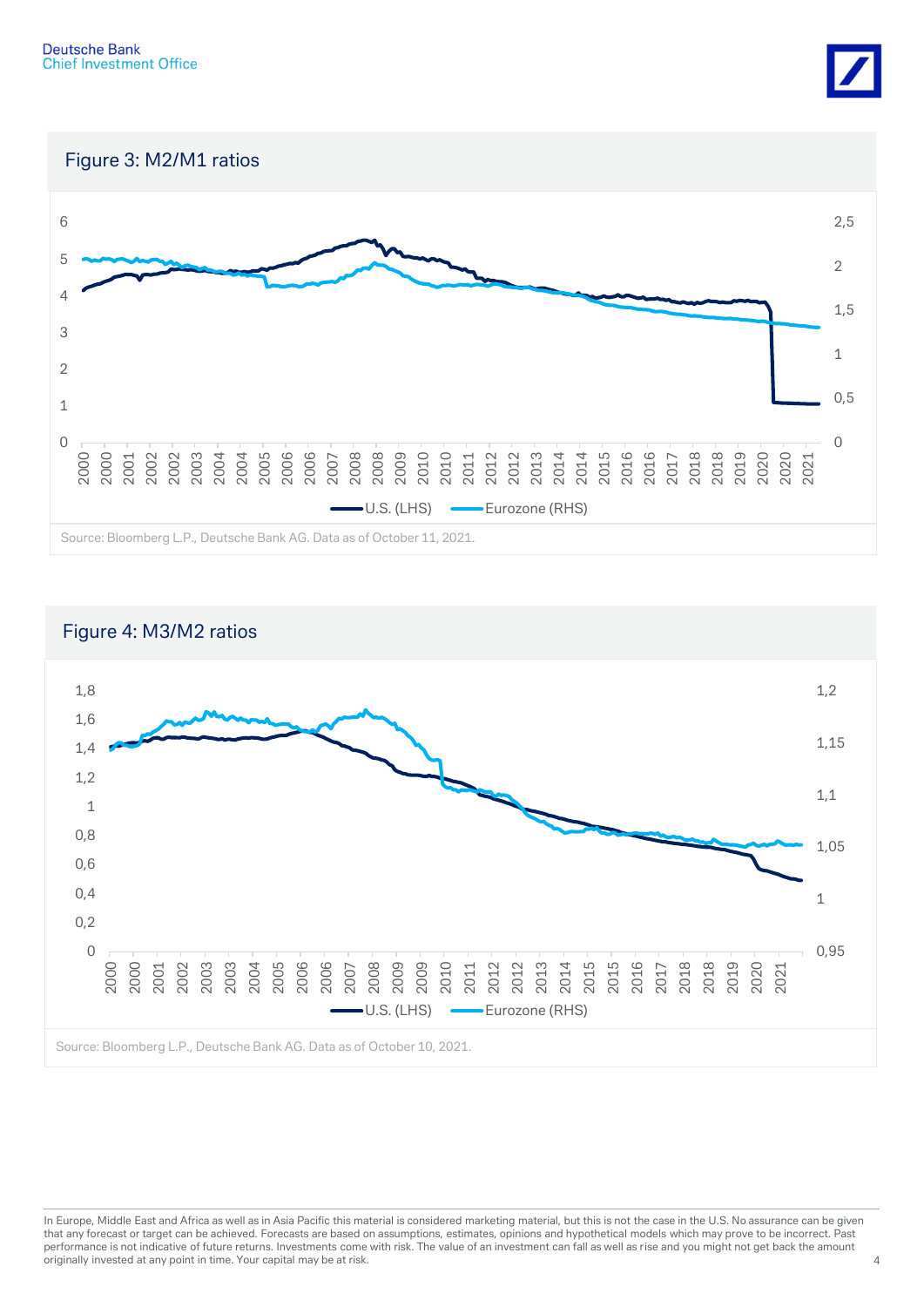

## **Bibliography**

Milton Friedman, Inflation: Causes and Consequences, 1963

John C. Williams, President, Federal Reserve Bank of San Francisco, July 2, 2012, Monetary Policy, Money, and Inflation

Christine Lagarde, President of the ECB, press conference Frankfurt am Main, 8 July 2021

https://www.ecb.europa.eu/press/pressconf/2021/html/ecb.sp210708~ab68c3bd9d.en.html

Gerit Heinz, Sebastian Janker, Inflation: drivers and implications, 16 June 2020

Arend Kapteyn, The Inflation Compendium – What are the 10 most critical market questions, 15 March 2021

Michael McLeay, Amar Radia and Ryland Thomas, Money creation in the modern economy, Bank of England, Quarterly Bulletin 2014 Q1

Thomas Mayer, Zur Debatte: Das Gespenst der "Sparschwemme", 5.10.2021

Christian Nolting, Gerit Heinz, Stefan Köhling, Gabriel Selby, Financial repression – still restraining real rates, April 2021

In Europe, Middle East and Africa as well as in Asia Pacific this material is considered marketing material, but this is not the case in the U.S. No assurance can be given that any forecast or target can be achieved. Forecasts are based on assumptions, estimates, opinions and hypothetical models which may prove to be incorrect. Past performance is not indicative of future returns. Investments come with risk. The value of an investment can fall as well as rise and you might not get back the amount originally invested at any point in time. Your capital may be at risk. 5 and 1 may be at risk. 5 and 1 may be at risk.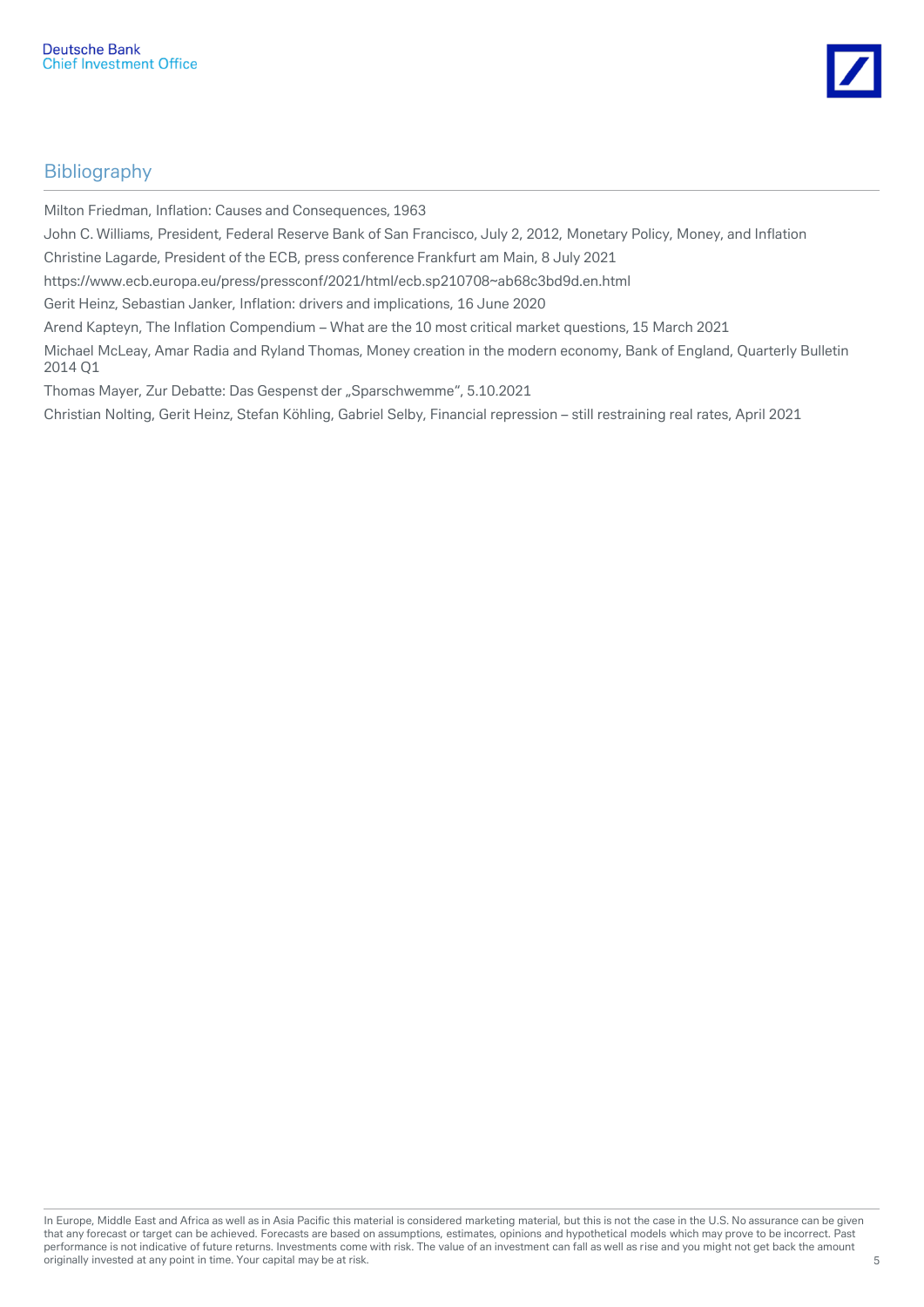

#### **Glossary**

The consumer price index (CPI) measures the price of a basket of products and services that is based on the typical consumption of a private household.

The European Central Bank (ECB) is the central bank for the Eurozone.

The Global Financial Crisis (GFC) refers to the crisis of 2007-2008.

M1 is the sum of currency in circulation and overnight deposits.

M2 is the sum of M1, deposits with an agreed maturity of up to two years and deposits redeemable at notice of up to three months.

M3 is a broad measure of money supply, bringing in institutional money market funds, large time deposits and other forms of liquid assets.

In Europe, Middle East and Africa as well as in Asia Pacific this material is considered marketing material, but this is not the case in the U.S. No assurance can be given that any forecast or target can be achieved. Forecasts are based on assumptions, estimates, opinions and hypothetical models which may prove to be incorrect. Past performance is not indicative of future returns. Investments come with risk. The value of an investment can fall as well as rise and you might not get back the amount originally invested at any point in time. Your capital may be at risk. 6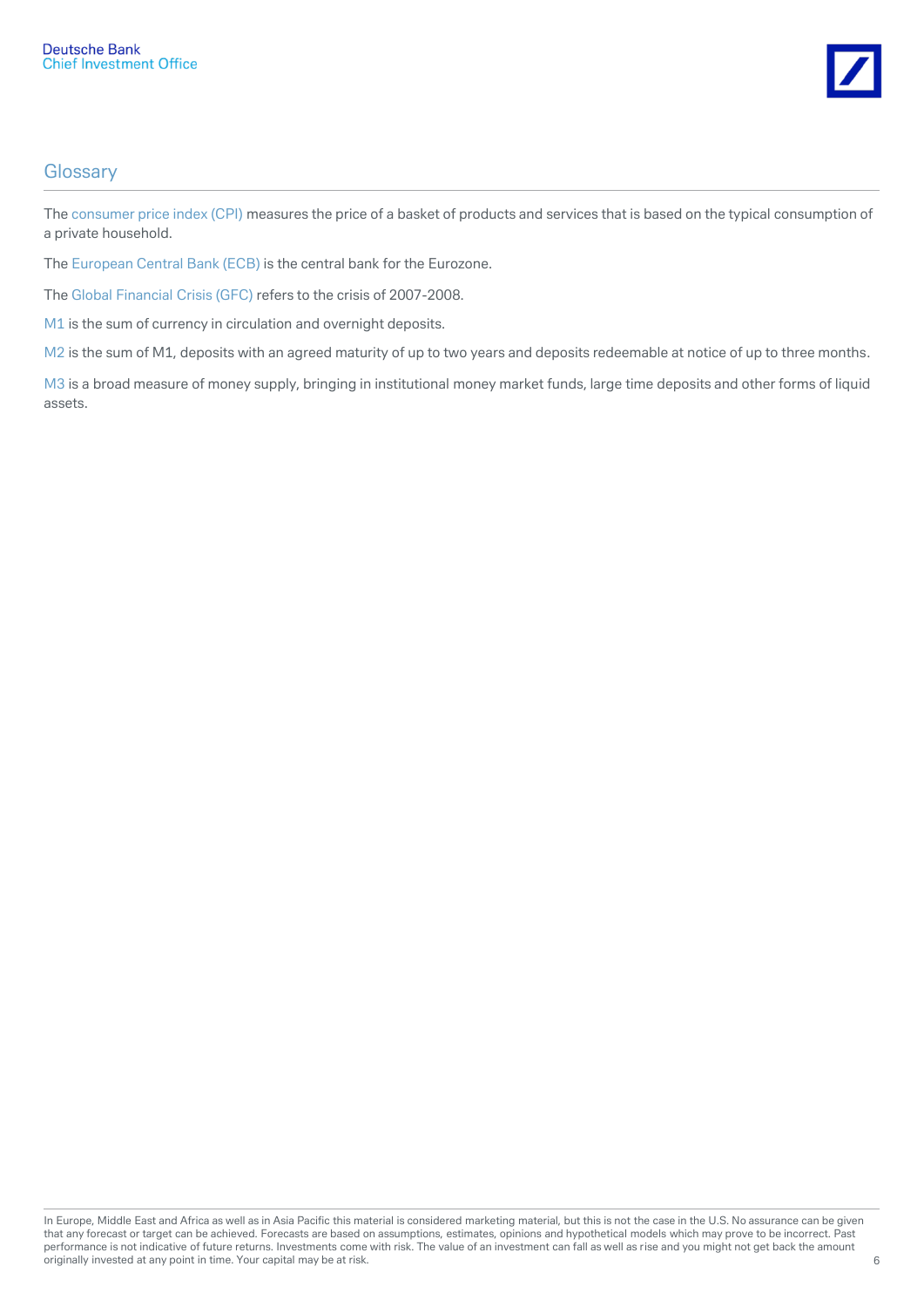#### General

This document may not be distributed in Canada or Japan. This document is intended for retail or professional clients only. This document is being circulated in good faith by Deutsche Bank AG, its branches (as permitted in any relevant jurisdiction), affiliated companies and its officers and employees (collectively, "Deutsche Bank").

This material is for your information only and is not intended as an offer, or recommendation or solicitation of an offer to buy or sell any investment, security, financial instrument or other specific product, to conclude a transaction, or to provide any investment service or investment advice, or to provide any research, investment research or investment recommendation, in any jurisdiction. All materials in this communication are meant to be reviewed in their entirety.

If a court of competent jurisdiction deems any provision of this disclaimer unenforceable, the remaining provisions will remain in full force and effect. This document has been prepared as a general market commentary without consideration of the investment needs, objectives or financial circumstances of any investor. Investments are subject to generic market risks which derive from the instrument or are specific to the instrument or attached to the particular issuer. Should such risks materialise, investors may incur losses, including (without limitation) a total loss of the invested capital. The value of investments can fall as well as rise and you may not recover the amount originally invested at any point in time. This document does not identify all the risks (direct or indirect) or other considerations which may be material to an investor when making an investment decision. This document and all information included herein are provided "as is", "as available" and no representation or warranty of any kind, express, implied or statutory, is made by Deutsche Bank regarding any statement or information contained herein or in conjunction with this document. All opinions, market prices, estimates, forward looking statements, hypothetical statements, forecast returns or other opinions leading to financial conclusions contained herein reflect Deutsche Bank's subjective judgment on the date of this report. Without limitation, Deutsche Bank does not warrant the accuracy, adequacy, completeness, reliability, timeliness or availability of this communication or any information in this document and expressly disclaims liability for errors or omissions herein. Forward looking statements involve significant elements of subjective judgments and analyses and changes thereto and/or consideration of different or additional factors could have a material impact on the results indicated. Therefore, actual results may vary, perhaps materially, from the results contained herein.

Deutsche Bank does not assume any obligation to either update the information contained in this document or inform investors about available updated information. The information contained in this document is subject to change without notice and based on a number of assumptions which may not prove valid, and may be different from conclusions expressed by other departments within Deutsche Bank. Although the information contained in this document has been diligently compiled by Deutsche Bank and derived from sources that Deutsche Bank considers trustworthy and reliable, Deutsche Bank does not guarantee or cannot make any guarantee about the completeness, fairness, or accuracy of the information and it should not be relied upon as such. This document may provide, for your convenience, references to websites and other external sources. Deutsche Bank takes no responsibility for their content and their content does not form any part of this document. Accessing such external sources is at your own risk.

Before making an investment decision, investors need to consider, with or without the assistance of an investment adviser, whether any investments and strategies described or provided by Deutsche Bank, are appropriate, in light of their particular investment needs, objectives, financial circumstances and instrument specifics. When making an investment decision, potential investors should not rely on this document but only on what is contained in the final offering documents relating to the investment. As a global financial services provider, Deutsche Bank from time to time faces actual and potential conflicts of interest. Deutsche Bank's policy is to take all appropriate steps to maintain and operate effective organisational and administrative arrangements to identify and manage such conflicts. Senior management within Deutsche Bank are responsible for ensuring that Deutsche Bank's systems, controls and procedures are adequate to identify and manage conflicts of interest.

Deutsche Bank does not give tax or legal advice, including in this document and nothing in this document should be interpreted as Deutsche Bank providing any person with any investment advice. Investors should seek advice from their own tax experts, lawyers and investment advisers in considering investments and strategies described by Deutsche Bank. Unless notified to the contrary in a particular case, investment instruments are not insured by any governmental entity, not subject to deposit protection schemes and not guaranteed, including by Deutsche Bank. This document may not be reproduced or circulated without Deutsche Bank's express written authorisation. Deutsche Bank expressly prohibits the distribution and transfer of this material to third parties. Deutsche Bank accepts no liability whatsoever arising from the use or distribution of this material or for any action taken or decision made in respect of investments mentioned in this document the investor may have entered into or may enter in future. The manner of circulation and distribution of this document may be restricted by law or regulation in certain countries, including, without limitation, the United States. This document is not directed to, or intended for distribution to or use by, any person or entity who is a citizen or resident of or located in any locality, state, country or other jurisdiction, where such distribution, publication, availability or use would be contrary to law or regulation or which would subject Deutsche Bank to any registration or licensing requirement within such jurisdiction not currently met. Persons into whose possession this document may come are required to inform themselves of, and to observe, such restrictions. Past performance is no guarantee of future results; nothing contained herein shall constitute any representation, warranty or prediction as to future performance. Further information is available upon investor's request.

#### Kingdom of Bahrain

For Residents of the Kingdom of Bahrain: This document does not constitute an offer for sale of, or participation in, securities, derivatives or funds marketed in Bahrain within the meaning of Bahrain Monetary Agency Regulations. All applications for investment should be received and any allotments should be made, in each case from outside of Bahrain. This document has been prepared for private information purposes of intended investors only who will be institutions. No invitation shall be made to the public in the Kingdom of Bahrain and this document will not be issued, passed to, or made available to the public generally. The Central Bank (CBB) has not reviewed, nor has it approved, this document other marketing of such securities, derivatives or funds in the Kingdom of Bahrain. Accordingly, the securities, derivatives or funds may not be offered or sold in Bahrain or to residents thereof except as permitted by Bahrain law. The CBB is not responsible for performance of the securities, derivatives or funds.

#### State of Kuwait

This document has been sent to you at your own request. This presentation is not for general circulation to the public in Kuwait. The Interests have not been licensed for offering in Kuwait by the Kuwait Capital Markets Authority or any other relevant Kuwaiti government agency. The offering of

In Europe, Middle East and Africa as well as in Asia Pacific this material is considered marketing material, but this is not the case in the U.S. No assurance can be given that any forecast or target can be achieved. Forecasts are based on assumptions, estimates, opinions and hypothetical models which may prove to be incorrect. Past performance is not indicative of future returns. Investments come with risk. The value of an investment can fall as well as rise and you might not get back the amount originally invested at any point in time. Your capital may be at risk.  $\overline{7}$ 

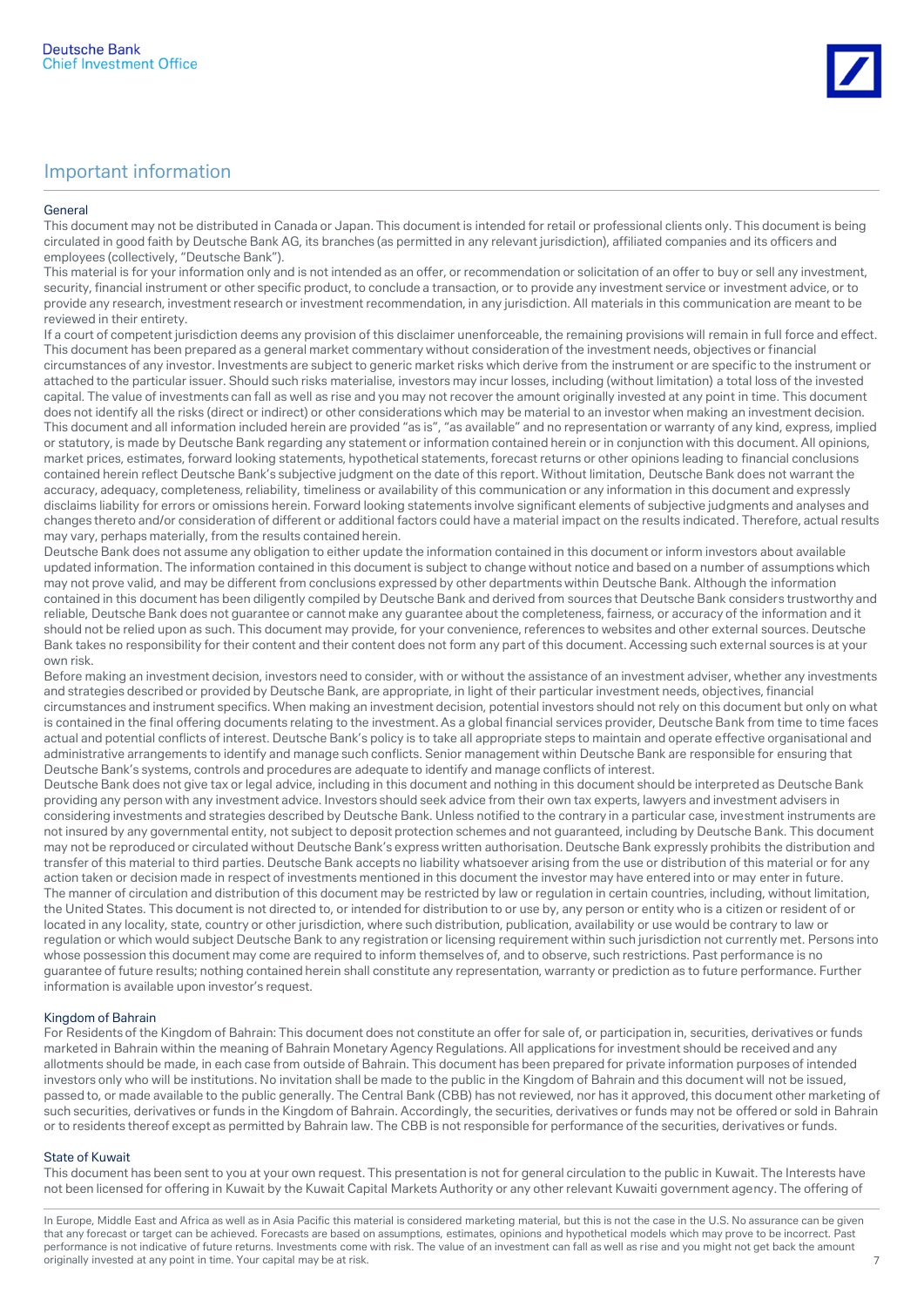

the Interests in Kuwait on the basis a private placement or public offering is, therefore, restricted in accordance with Decree Law No. 31 of 1990 and the implementing regulations thereto (as amended) and Law No. 7 of 2010 and the bylaws thereto (as amended). No private or public offering of the Interests is being made in Kuwait, and no agreement relating to the sale of the Interests will be concluded in Kuwait. No marketing or solicitation or inducement activities are being used to offer or market the Interests in Kuwait.

#### United Arab Emirates

Deutsche Bank AG in the Dubai International Financial Centre (registered no. 00045) is regulated by the Dubai Financial Services Authority. Deutsche Bank AG -DIFC Branch may only undertake the financial services activities that fall within the scope of its existing DFSA license. Principal place of business in the DIFC: Dubai International Financial Centre, The Gate Village, Building 5, PO Box 504902, Dubai, U.A.E. This information has been distributed by Deutsche Bank AG. Related financial products or services are only available to Professional Clients, as defined by the Dubai Financial Services Authority.

#### State of Qatar

Deutsche Bank AG in the Qatar Financial Centre (registered no. 00032) is regulated by the Qatar Financial Centre Regulatory Authority. Deutsche Bank AG -QFC Branch may only undertake the financial services activities that fall within the scope of its existing QFCRA license. Principal place of business in the QFC: Qatar Financial Centre, Tower, West Bay, Level 5, PO Box 14928, Doha, Qatar. This information has been distributed by Deutsche Bank AG. Related financial products or services are only available to Business Customers, as defined by the Qatar Financial Centre Regulatory Authority.

#### Kingdom of Belgium

This document has been distributed in Belgium by Deutsche Bank AG acting though its Brussels Branch. Deutsche Bank AG is a stock corporation ("Aktiengesellschaft") incorporated under the laws of the Federal Republic of Germany and licensed to carry on banking business and to provide financial services subject to the supervision and control of the European Central Bank ("ECB") and the German Federal Financial Supervisory Authority ("Bundesanstalt für Finanzdienstleistungsaufsicht" or "BaFin").Deutsche Bank AG, Brussels Branch has its registered address at Marnixlaan 13-15, B-1000 Brussels, registered at the RPM Brussels, under the number VAT BE 0418.371.094. Further details are available on request or can be found at www.deutschebank.be.

#### Kingdom of Saudi Arabia

Deutsche Securities Saudi Arabia Company (registered no. 07073-37) is regulated by the Capital Market Authority. Deutsche Securities Saudi Arabia may only undertake the financial services activities that fall within the scope of its existing CMA license. Principal place of business in Saudi Arabia: King Fahad Road, Al Olaya District, P.O. Box 301809, Faisaliah Tower, 17th Floor, 11372 Riyadh, Saudi Arabia.

#### United Kingdom

In the United Kingdom ("UK"), this publication is considered a financial promotion and is approved by DB UK BankLimited on behalf of all entities trading as Deutsche Bank Wealth Management in the UK. Deutsche Bank Wealth Management is a trading name of DB UK Bank Limited. Registered in England & Wales (No. 00315841). Registered Office: 23 Great Winchester Street, London EC2P 2AX. DB UK Bank Limited is authorised and regulated by the Financial Conduct Authority and its Financial Services Registration Number is 140848. Deutsche Bank reserves the right to distribute this publication through any of its UK subsidiaries, and in any such case, this publication is considered a financial promotion and is approved by such subsidiary where it is authorised by the appropriate UK regulator (if such subsidiary is not so authorised, then this publication is approved by another UK member of the Deutsche Bank Wealth Management group that has the requisite authorisation to provide such approval).

#### Hong Kong

This document and its contents are provided for information only. Nothing in this document is intended to be an offer of any investment or a solicitation or recommendation to buy or to sell an investment and should not be interpreted or construed as an offer, solicitation or recommendation. To the extent that this document makes reference to any specific investment opportunity, its contents have not been reviewed. The contents of this document have not been reviewed by any regulatory authority in Hong Kong. You are advised to exercise caution in relation to the investments contained herein. If you are in any doubt about any of the contents of this document, you should obtain independent professional advice. This document has not been approved by the Securities and Futures Commission in Hong Kong nor has a copy of this document been registered by the Registrar of Companies in Hong Kong and, accordingly, (a) the investments (except for investments which are a "structured product", as defined in the Securities and Futures Ordinance (Cap. 571 of the Laws of Hong Kong) (the "SFO")) may not be offered or sold in Hong Kong by means of this document or any other document other than to "professional investors" within the meaning of the SFO and any rules made thereunder, or in other circumstances which do not result in the document being a "prospectus" as defined in the Companies (Winding Up and Miscellaneous Provisions) Ordinance (Cap. 32 of the Laws of Hong Kong) ("CO") or which do not constitute an offer to the public within the meaning of the CO and (b) no person shall issue or possess for the purposes of issue, whether in Hong Kong or elsewhere, any advertisement, invitation or document relating to the investments which is directed at, or the contents of which are likely to be accessed or read by, the public in Hong Kong (except if permitted to do so under the securities laws of Hong Kong) other than with respect to the investments which are or are intended to be disposed of only to persons outside Hong Kong or only to "professional investors" within the meaning of the SFO and any rules made thereunder.

#### **Singapore**

The contents of this document have not been reviewed by the Monetary Authority of Singapore ("MAS"). The investments mentioned herein are not allowed to be made to the public or any members of the public in Singapore other than (i) to an institutional investor under Section 274 or 304 of the Securities and Futures Act (Cap 289) ("SFA"), as the case may be (as any such Section of the SFA may be amended, supplemented and/or replaced from time to time), (ii) to a relevant person (which includes an Accredited Investor) pursuant to Section 275 or 305 and in accordance with other

In Europe, Middle East and Africa as well as in Asia Pacific this material is considered marketing material, but this is not the case in the U.S. No assurance can be given that any forecast or target can be achieved. Forecasts are based on assumptions, estimates, opinions and hypothetical models which may prove to be incorrect. Past performance is not indicative of future returns. Investments come with risk. The value of an investment can fall as well as rise and you might not get back the amount originally invested at any point in time. Your capital may be at risk. 8 and 1 and 1 and 1 and 1 and 1 and 1 and 1 and 1 and 1 and 1 and 1 and 1 and 1 and 1 and 1 and 1 and 1 and 1 and 1 and 1 and 1 and 1 and 1 and 1 and 1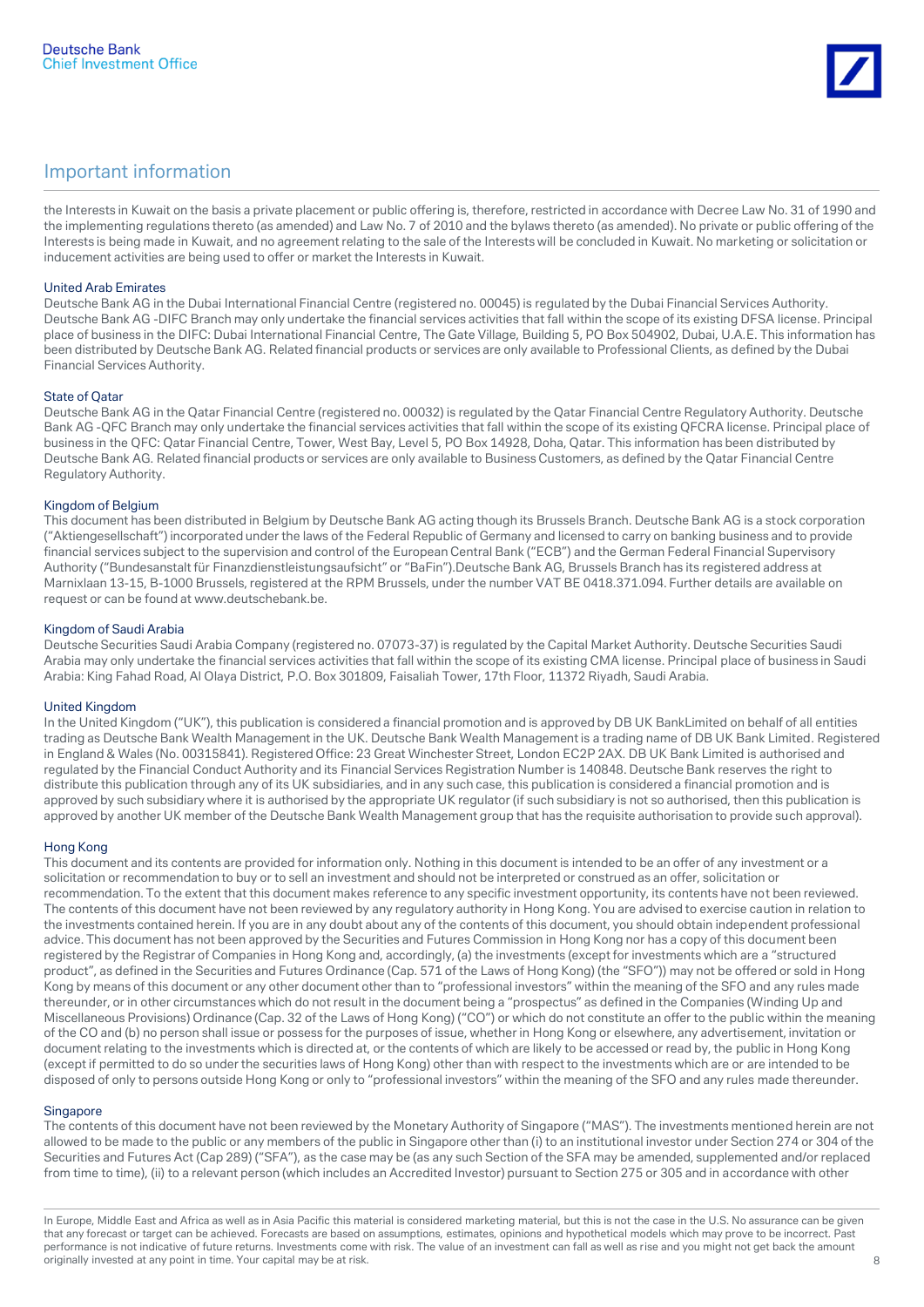

conditions specified in Section 275 or 305 respectively of the SFA, as the case may be (as any such Section of the SFA may be amended, supplemented and/or replaced from time to time), (iii) to an institutional investor, an accredited investor, expert investor or overseas investor (each as defined under the Financial Advisers Regulations) ("FAR") (as any such definition may be amended, supplemented and/or replaced from time to time) or (iv) otherwise pursuant to, and in accordance with the conditions of, any other applicable provision of the SFA or the FAR (as the same may be amended, supplemented and/or replaced from time to time).

#### United States

In the United States, brokerage services are offered through Deutsche Bank Securities Inc., a broker-dealer and registered investment adviser, which conducts securities activities in the United States. Deutsche Bank Securities Inc. is a member of FINRA, NYSE and SIPC. Banking and lending services are offered through Deutsche Bank Trust Company Americas, member FDIC, and other members of the Deutsche Bank Group. In respect of the United States, see earlier statements made in this document. Deutsche Bank makes no representations or warranties that the information contained herein is appropriate or available for use in countries outside of the United States, or that services discussed in this document are available or appropriate for sale or use in all jurisdictions, or by all counterparties. Unless registered, licensed as otherwise may be permissible in accordance with applicable law, none of Deutsche Bank or its affiliates is offering any services in the United States or that are designed to attract US persons (as such term is defined under Regulation S of the United States Securities Act of 1933, as amended).This United States-specific disclaimer will be governed by and construed in accordance with the laws of the State of Delaware, without regard to any conflicts of law provisions that would mandate the application of the law of another jurisdiction.

#### Germany

This document has been created by Deutsche Bank Wealth Management, acting through Deutsche Bank AG and has neither been presented to nor approved by the German Federal Financial Supervisory Authority (Bundesanstalt für Finanzdienstleistungsaufsicht). For certain of the investments referred to in this document, prospectuses have been approved by competent authorities and published. Investors are required to base their investment decision on such approved prospectuses including possible supplements. Further, this document does not constitute financial analysis within the meaning of the German Securities Trading Act (Wertpapierhandelsgesetz) and, thus, does not have to comply with the statutory requirements for financial analysis. Deutsche Bank AG is a stock corporation ("Aktiengesellschaft") incorporated under the laws of the Federal Republic of Germany with principal office in Frankfurt am Main. It is registered with the district court ("Amtsgericht") in Frankfurt am Main under No HRB 30 000 and licensed to carry on banking business and to provide financial services. Supervisory authorities: The European Central Bank ("ECB"), Sonnemannstrasse 22, 60314 Frankfurt am Main, Germany and the German Federal Financial Supervisory Authority ("Bundesanstalt fürFinanzdienstleistungsaufsicht" or "BaFin"), Graurheindorfer Strasse 108, 53117 Bonn and Marie-Curie-Strasse 24-28, 60439 Frankfurt am Main, Germany.

#### India

The investments mentioned in this document are not being offered to the Indian public for sale or subscription. This document is not re gistered and/or approved by the Securities and Exchange Board of India, the Reserve Bank of India or any other governmental/ regulatory authority in India. This document is not and should not be deemed to be a "prospectus" as defined under the provisions of the Companies Act, 2013 (18 of 2013) and the same shall not be filed with any regulatory authority in India. Pursuant to the Foreign Exchange Management Act, 1999 and the regulations issued there under, any investor resident in India may be required to obtain prior special permission of the Reserve Bank of India before making investments outside of India including any investments mentioned in this document.

#### Italy

This report is distributed in Italy by Deutsche Bank S.p.A., a bank incorporated and registered under Italian law subject to the supervision and control of Banca d'Italia and CONSOB.

#### Luxembourg

This report is distributed in Luxembourg by Deutsche Bank Luxembourg S.A., a bank incorporated and registered under Luxembourg law subject to the supervision and control of the Commission de Surveillance du Secteur Financier.

#### **Spain**

Deutsche Bank, Sociedad Anónima Española is a credit institution regulated by the Bank of Spain and the CNMV, and registered in their respective Official Registries under the Code 019. Deutsche Bank, Sociedad Anónima Española may only undertake the financial services and banking activities that fall within the scope of its existing license. The principal place of business in Spain is located in Paseo de la Castellana number 18, 28046 - Madrid. This information has been distributed by Deutsche Bank, Sociedad Anónima Española.

#### Portugal

Deutsche Bank AG, Portugal Branch is a credit institution regulated by the Bank of Portugal and the Portuguese Securities Commission ("CMVM"), registered with numbers 43 and 349, respectively and with commercial registry number 980459079. Deutsche Bank AG, Portugal Branch may only undertake the financial services and banking activities that fall within the scope of its existing license. The registered address is Rua Castilho, 20, 1250-069 Lisbon, Portugal. This information has been distributed by Deutsche Bank AG, Portugal Branch.

In Europe, Middle East and Africa as well as in Asia Pacific this material is considered marketing material, but this is not the case in the U.S. No assurance can be given that any forecast or target can be achieved. Forecasts are based on assumptions, estimates, opinions and hypothetical models which may prove to be incorrect. Past performance is not indicative of future returns. Investments come with risk. The value of an investment can fall as well as rise and you might not get back the amount originally invested at any point in time. Your capital may be at risk. 9